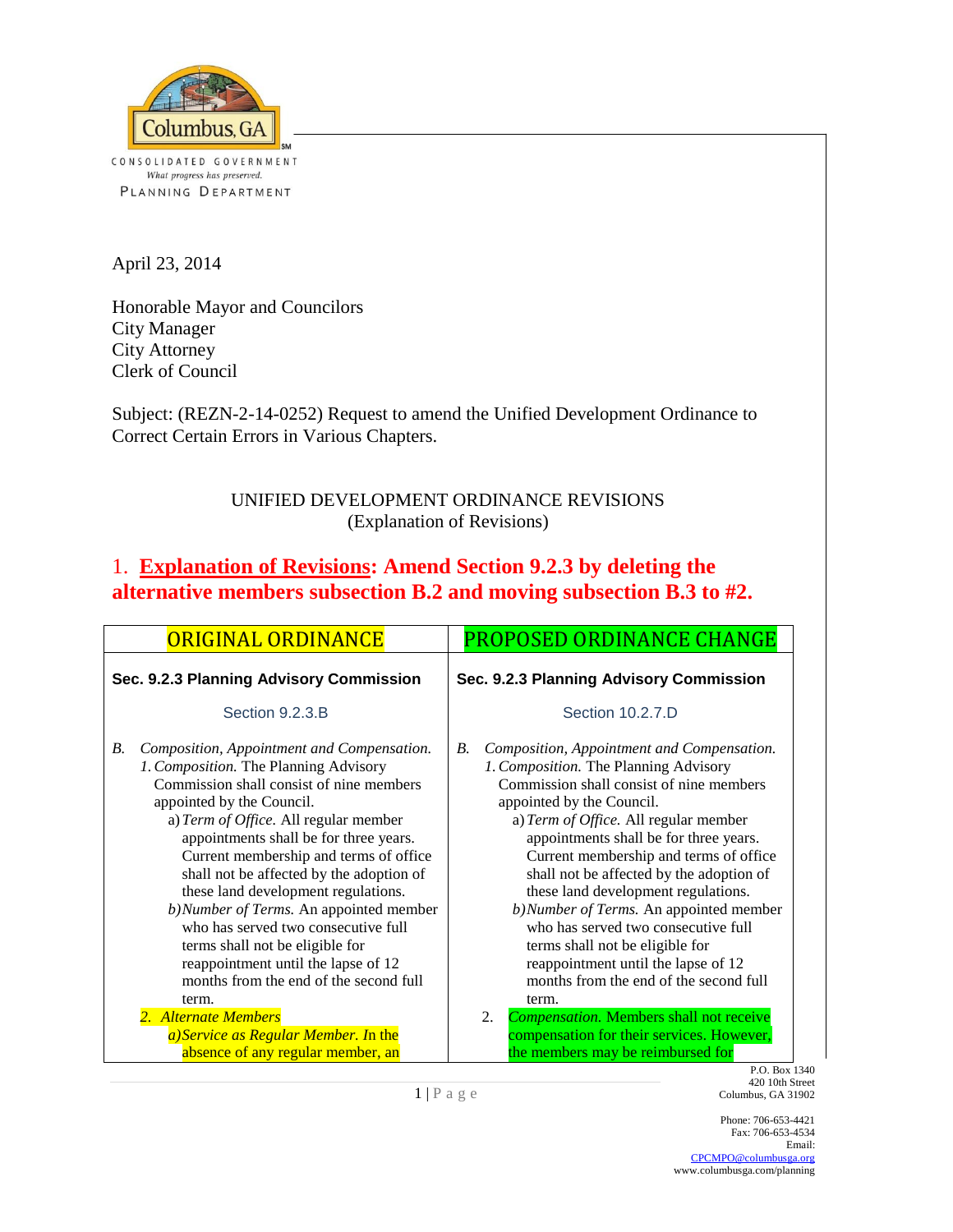| alternate shall replace the absent member   | authorized expenses incurred in the        |
|---------------------------------------------|--------------------------------------------|
| and shall be empowered to act as a          | performance of their duties. Authorization |
| regular member.                             | of expenses shall be made by the Director  |
| b) Terms of Office and Number of Terms.     | of Planning.                               |
| Alternate members shall be appointed        |                                            |
| for a term of three years and may           |                                            |
| succeed themselves under the procedure      |                                            |
| established for regular members.            |                                            |
|                                             |                                            |
| 3. Compensation. Regular and alternate      |                                            |
| members shall not receive compensation for  |                                            |
| their services. However, the members may be |                                            |
| reimbursed for authorized expenses incurred |                                            |
| in the performance of their duties.         |                                            |
| Authorization of expenses shall be made by  |                                            |
| the Director of Planning.                   |                                            |
|                                             |                                            |

### 2. **Explanation of Revisions: Amend Section 2.5.12 by deleting the exception from required rezoning under the PUD subsection B.2. and making subsection 2 reserved.**

| <b>ORIGINAL ORDINANCE</b>                                                                                                                                                                                                                                                                                                                                                                                                                                                               | PROPOSED ORDINANCE CHANGE                                                                                                                                                                                                                                                                                                 |  |  |  |  |
|-----------------------------------------------------------------------------------------------------------------------------------------------------------------------------------------------------------------------------------------------------------------------------------------------------------------------------------------------------------------------------------------------------------------------------------------------------------------------------------------|---------------------------------------------------------------------------------------------------------------------------------------------------------------------------------------------------------------------------------------------------------------------------------------------------------------------------|--|--|--|--|
| Sec. 2.5.12 Planned Unit Development (PUD)                                                                                                                                                                                                                                                                                                                                                                                                                                              | Sec. 2.5.12 Planned Unit Development (PUD)                                                                                                                                                                                                                                                                                |  |  |  |  |
| Section 2.5.12.B                                                                                                                                                                                                                                                                                                                                                                                                                                                                        | Section 2.5.12.B                                                                                                                                                                                                                                                                                                          |  |  |  |  |
| Required Rezoning.<br>В.<br>1. Rezoning Required. Any residential<br>development that exceeds either the minimum<br>site size or number of dwelling units as<br>indicated in Table 2.5.2 shall be considered a<br>PUD and shall be required to be rezoned to a<br>PUD overlay zoning district.<br>2. Exemption from Required Rezoning. Any<br>rezoning of property to an RE10, RE5 or RE1<br>zoning district is not required to apply for<br>rezoning to a PUD overlay zoning district. | Required Rezoning.<br><i>B</i> .<br>1. Rezoning Required. Any residential<br>development that exceeds either the minimum<br>site size or number of dwelling units as<br>indicated in Table 2.5.2 shall be considered a<br>PUD and shall be required to be rezoned to a<br>PUD overlay zoning district.<br>Reserved.<br>2. |  |  |  |  |

# **3. Explanation of Revisions: Amend Section 13.1.1 by adding a tax office to the definition of office, business and professional.**

| <b>ORIGINAL ORDINANCE</b>                                    | <b>PROPOSED ORDINANCE CHANGE</b>                             |
|--------------------------------------------------------------|--------------------------------------------------------------|
| Sec. 13.1.1. Definition Terms.                               | Sec. 13.1.1. Definition Terms.                               |
| Section 13.1.1<br>Office, business and professional means an | Section 13.1.1<br>Office, business and professional means an |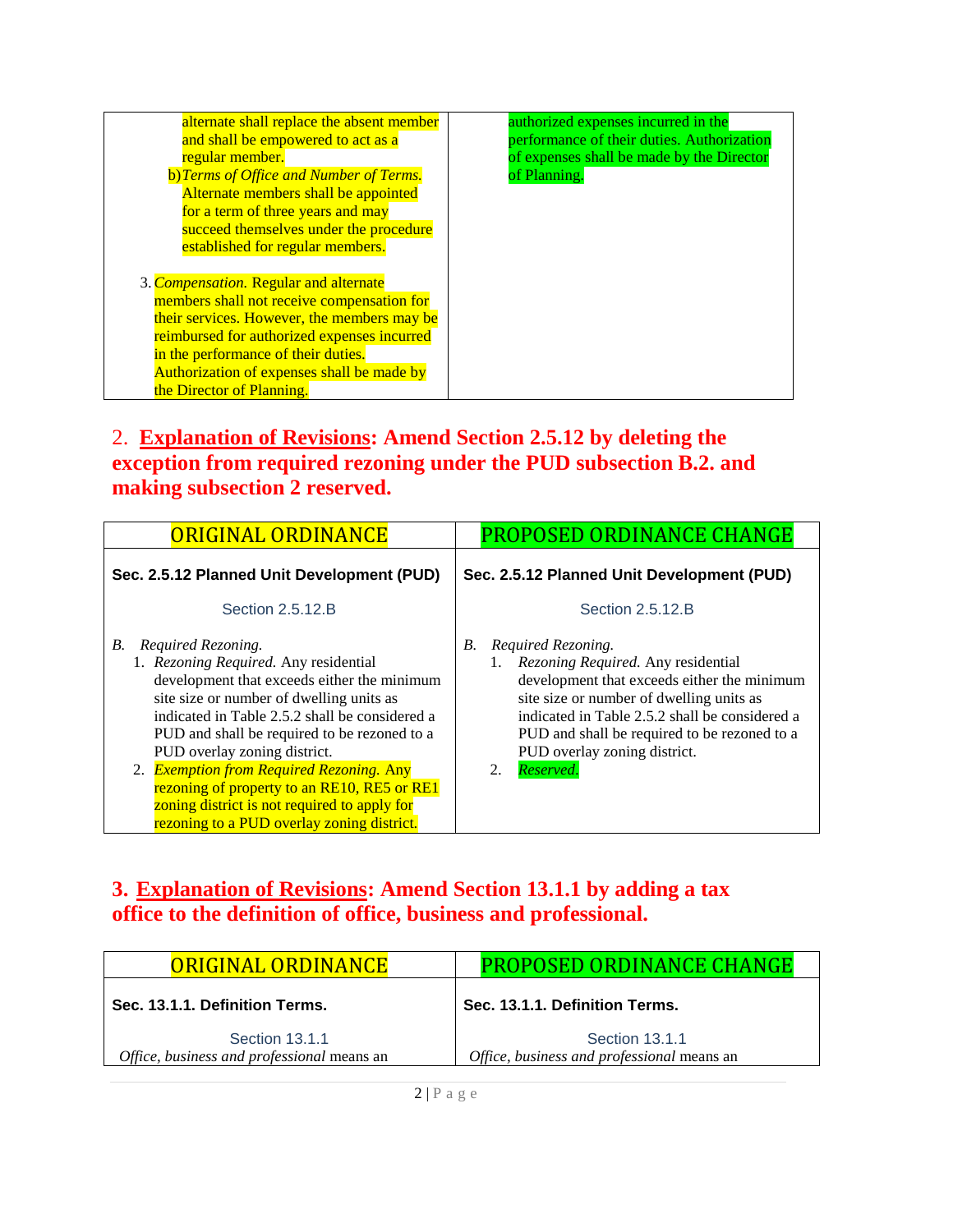establishment providing executive, management, and professional services to the public, including but not limited to the following: advertising services, business offices of private companies, business offices of utility companies, public or nonprofit agencies, trade associations; employment offices, excluding day labor and labor pool services; professional or consulting offices for accounting, architecture, computer technology, design, engineering, landscape architecture, law, urban planning, and similar professions; property and financial management, real estate; secretarial and telecommunication services; travel agencies; and related services.

establishment providing executive, management, and professional services to the public, including but not limited to the following: advertising services, business offices of private companies, business offices of utility companies, public or nonprofit agencies, trade associations; employment offices, excluding day labor and labor pool services; professional or consulting offices for accounting, tax office, architecture, computer technology, design, engineering, landscape architecture, law, urban planning, and similar professions; property and financial management, real estate; secretarial and telecommunication services; travel agencies; and related services.

# **4. Explanation of Revisions: Amend Section 13.1.1 by deleting licensed massage therapist to the definition under personal services.**

### **Sec. 13.1.1. Definition Terms.**

#### Section 13.1.1

*Personal services* means an establishment providing services of a personal nature that are necessary on a frequent or recurring basis. Personal services may include the accessory retail sale of items related to service rendered. Personal services typically include beauty and barbershops; clerical services; dog grooming; garment repair; informational, instructional, personal improvement, or services of a similar nature; fortune telling and similar psychic services; and dry cleaning drop-off and pick-up stations; licensed massage therapists; limited repair services; manicurists; photography studios; spas; shoe repair and shoeshine parlors; tailoring; and tanning salons.

### ORIGINAL ORDINANCE | PROPOSED ORDINANCE CHANGE

### **Sec. 13.1.1. Definition Terms.**

#### Section 13.1.1

*Personal services* means an establishment providing services of a personal nature that are necessary on a frequent or recurring basis. Personal services may include the accessory retail sale of items related to service rendered. Personal services typically include beauty and barbershops; clerical services; dog grooming; garment repair; informational, instructional, personal improvement, or services of a similar nature; fortune telling and similar psychic services; and dry cleaning drop-off and pick-up stations; limited repair services; manicurists; photography studios; spas; shoe repair and shoeshine parlors; tailoring; and tanning salons.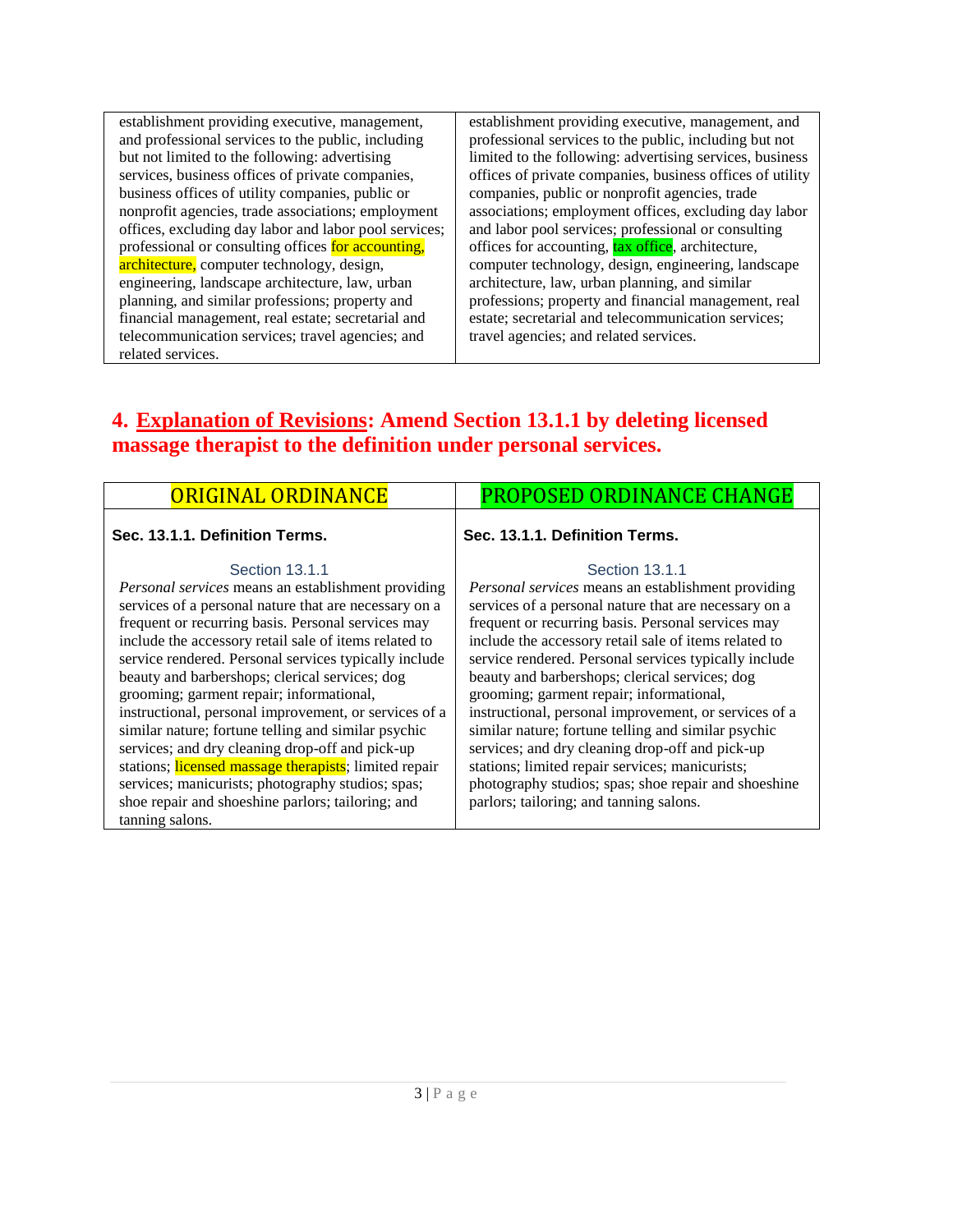# **5. Explanation of Revisions: Amend Section 3.2.50 by deleting the minimum separation distance requirement for Personal Care Homes, Type I, under subsection E and making the subsection reserved.**

| <b>ORIGINAL ORDINANCE</b>                                                                                                                                                                                                                                                                                                                                                                                                                                                                          | <b>PROPOSED ORDINANCE CHANGE</b>        |
|----------------------------------------------------------------------------------------------------------------------------------------------------------------------------------------------------------------------------------------------------------------------------------------------------------------------------------------------------------------------------------------------------------------------------------------------------------------------------------------------------|-----------------------------------------|
| Sec. 3.2.50. Personal Care Home, Type I                                                                                                                                                                                                                                                                                                                                                                                                                                                            | Sec. 3.2.50. Personal Care Home, Type I |
| Section 3.2.50.E                                                                                                                                                                                                                                                                                                                                                                                                                                                                                   | Section 3.2.50.E                        |
| E. Minimum Separation Distance. At least 1,000<br>feet shall separate individual Type I personal care<br>homes.<br>1. Measurement of Distance. The separation<br>distance shall be measured in a direct line<br>from the closest property line of one facility<br>to the closest property line of the other<br>facility.<br>2. Variance or Waiver Prohibited. The<br><b>Council or the Board of Zoning Appeals</b><br>shall not grant a variance or waiver to the<br>required separation distance. | E. Reserved                             |

### **6. Explanation of Revisions: Amend Section 2.1.6.D by deleting the minimum property standards for detached nonresidential accessory structures and making the subsection reserved.**

| <b>ORIGINAL ORDINANCE</b>                                                                                                                                   | <b>PROPOSED ORDINANCE CHANGE</b> |  |  |  |  |
|-------------------------------------------------------------------------------------------------------------------------------------------------------------|----------------------------------|--|--|--|--|
| Sec. 2.1.6. Accessory Structures                                                                                                                            | Sec. 2.1.6. Accessory Structures |  |  |  |  |
| Section 2.1.6.D                                                                                                                                             | Section 2.1.6.D                  |  |  |  |  |
| D. Minimum Property Standards for Detached<br><b>Nonresidential Accessory Structures. Minimum</b><br>and maximum standards shall comply with Table<br>2.1.5 | Reserved<br>D.                   |  |  |  |  |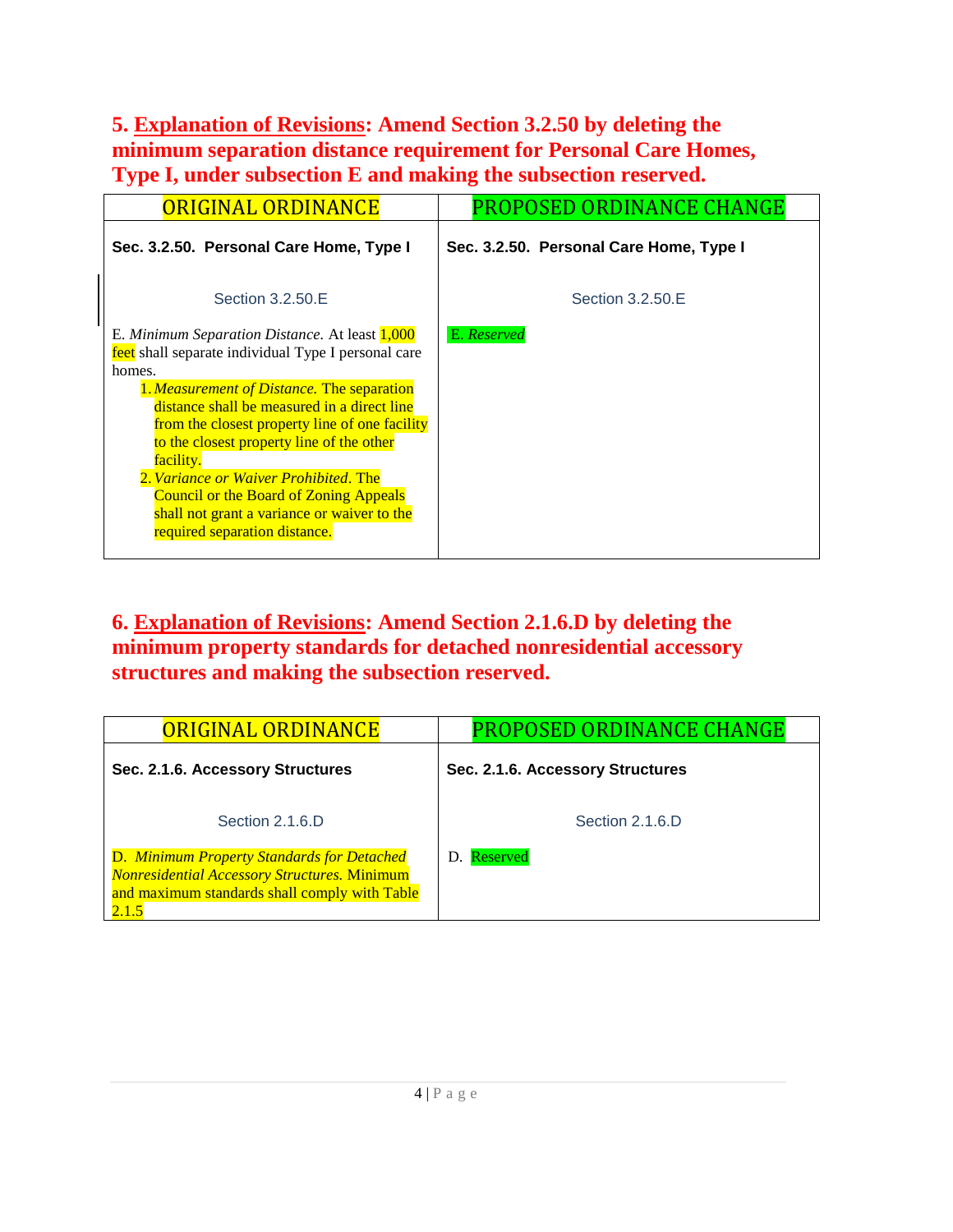### **7. Explanation of Revisions: Amend Section 2.5.19.E.5 by adding some additional parking options under subsection (C), deleting screening of parking areas under subsection (D) and making subsection (D) reserved.**

|                                                                                           | <b>ORIGINAL ORDINANCE</b>                                                                                                                                                                                                                                                                                                                                                                                                                                                                                                                                                                                                                                                                                                                                                                                                                               | PROPOSED ORDINANCE CHANGE                                                                                                                                                                                                                                                                                                                                                                                                                                                                                                                                                                                                                                                                                                                                                                                                                                                                                             |                                                                    |  |  |  |  |
|-------------------------------------------------------------------------------------------|---------------------------------------------------------------------------------------------------------------------------------------------------------------------------------------------------------------------------------------------------------------------------------------------------------------------------------------------------------------------------------------------------------------------------------------------------------------------------------------------------------------------------------------------------------------------------------------------------------------------------------------------------------------------------------------------------------------------------------------------------------------------------------------------------------------------------------------------------------|-----------------------------------------------------------------------------------------------------------------------------------------------------------------------------------------------------------------------------------------------------------------------------------------------------------------------------------------------------------------------------------------------------------------------------------------------------------------------------------------------------------------------------------------------------------------------------------------------------------------------------------------------------------------------------------------------------------------------------------------------------------------------------------------------------------------------------------------------------------------------------------------------------------------------|--------------------------------------------------------------------|--|--|--|--|
| <b>District</b>                                                                           | Sec. 2.5.19. U.S. Highway 80 Overlay                                                                                                                                                                                                                                                                                                                                                                                                                                                                                                                                                                                                                                                                                                                                                                                                                    | Sec. 2.5.19. U.S. Highway 80 Overlay District                                                                                                                                                                                                                                                                                                                                                                                                                                                                                                                                                                                                                                                                                                                                                                                                                                                                         |                                                                    |  |  |  |  |
|                                                                                           | Section 2.5.19.E.5.                                                                                                                                                                                                                                                                                                                                                                                                                                                                                                                                                                                                                                                                                                                                                                                                                                     | Section 2.5.19.E.5.                                                                                                                                                                                                                                                                                                                                                                                                                                                                                                                                                                                                                                                                                                                                                                                                                                                                                                   |                                                                    |  |  |  |  |
|                                                                                           | Parking/Yard, Height and Setback.                                                                                                                                                                                                                                                                                                                                                                                                                                                                                                                                                                                                                                                                                                                                                                                                                       | Parking/Yard, Height and Setback.                                                                                                                                                                                                                                                                                                                                                                                                                                                                                                                                                                                                                                                                                                                                                                                                                                                                                     |                                                                    |  |  |  |  |
| 100 percent of frontage.                                                                  | (A) Location of Parking Areas. Buildings should<br>be located at the corner of sites closest to the road<br>intersection, so that the parking areas are screened<br>by the building from view of any public road, and<br>so that the travel path from public sidewalks is<br>shortened. Parking must be located in a way that is<br>not visually dominant. Parking between buildings<br>and an arterial road is discouraged, but if<br>necessary, requirements of section 2.5.19.E.S.(D)<br>(Screening of parking areas) must be met. If<br>parking is located in the side or rear yards, any<br>screening may be clustered and need not cover<br>(B) Up to 25 percent of the required parking<br>spaces for any development may be reduced in<br>total area, width, or depth for designated small<br>vehicle parking. Each small vehicle parking space | (A) Location of Parking Areas. Buildings should be<br>located at the corner of sites closest to the road<br>intersection, so that the parking areas are screened by the<br>building from view of any public road, and so that the<br>travel path from public sidewalks is shortened. Parking<br>must be located in a way that is not visually dominant.<br>Parking between buildings and an arterial road is<br>discouraged, but if necessary, requirements of section<br>2.5.19.E.5.(C) (Screening of parking areas) must be met.<br>If parking is located in the side or rear yards, any<br>screening may be clustered and need not cover 100<br>percent of frontage.<br>(B) Up to 25 percent of the required parking spaces for<br>any development may be reduced in total area, width, or<br>depth for designated small vehicle parking. Each small<br>vehicle parking space shall not be less than eight feet in |                                                                    |  |  |  |  |
| feet in depth.                                                                            | shall not be less than eight feet in width and 17                                                                                                                                                                                                                                                                                                                                                                                                                                                                                                                                                                                                                                                                                                                                                                                                       | (C) All nonresidential developments shall meet at least<br>one of the following requirements:                                                                                                                                                                                                                                                                                                                                                                                                                                                                                                                                                                                                                                                                                                                                                                                                                         |                                                                    |  |  |  |  |
| (C) All nonresidential developments shall meet the<br>following requirements for parking: |                                                                                                                                                                                                                                                                                                                                                                                                                                                                                                                                                                                                                                                                                                                                                                                                                                                         | (1)                                                                                                                                                                                                                                                                                                                                                                                                                                                                                                                                                                                                                                                                                                                                                                                                                                                                                                                   |                                                                    |  |  |  |  |
| Gross<br>Square Feet                                                                      | Maximum percent of Parking<br>Spaces Allowed in Front of<br><b>Buildings</b>                                                                                                                                                                                                                                                                                                                                                                                                                                                                                                                                                                                                                                                                                                                                                                            | <b>Gross</b><br><b>Square Feet</b>                                                                                                                                                                                                                                                                                                                                                                                                                                                                                                                                                                                                                                                                                                                                                                                                                                                                                    | Maximum percent of Parking Spaces<br>Allowed in Front of Buildings |  |  |  |  |
| < 7,500                                                                                   | 20 percent                                                                                                                                                                                                                                                                                                                                                                                                                                                                                                                                                                                                                                                                                                                                                                                                                                              | < 7,500                                                                                                                                                                                                                                                                                                                                                                                                                                                                                                                                                                                                                                                                                                                                                                                                                                                                                                               | 20 percent                                                         |  |  |  |  |
| 7,501 to<br>25,000                                                                        | 30 percent                                                                                                                                                                                                                                                                                                                                                                                                                                                                                                                                                                                                                                                                                                                                                                                                                                              | 7,501 to<br>25,000                                                                                                                                                                                                                                                                                                                                                                                                                                                                                                                                                                                                                                                                                                                                                                                                                                                                                                    | 30 percent                                                         |  |  |  |  |
| 25,001 to                                                                                 | 40 percent                                                                                                                                                                                                                                                                                                                                                                                                                                                                                                                                                                                                                                                                                                                                                                                                                                              | $25,001$ to<br>40 percent                                                                                                                                                                                                                                                                                                                                                                                                                                                                                                                                                                                                                                                                                                                                                                                                                                                                                             |                                                                    |  |  |  |  |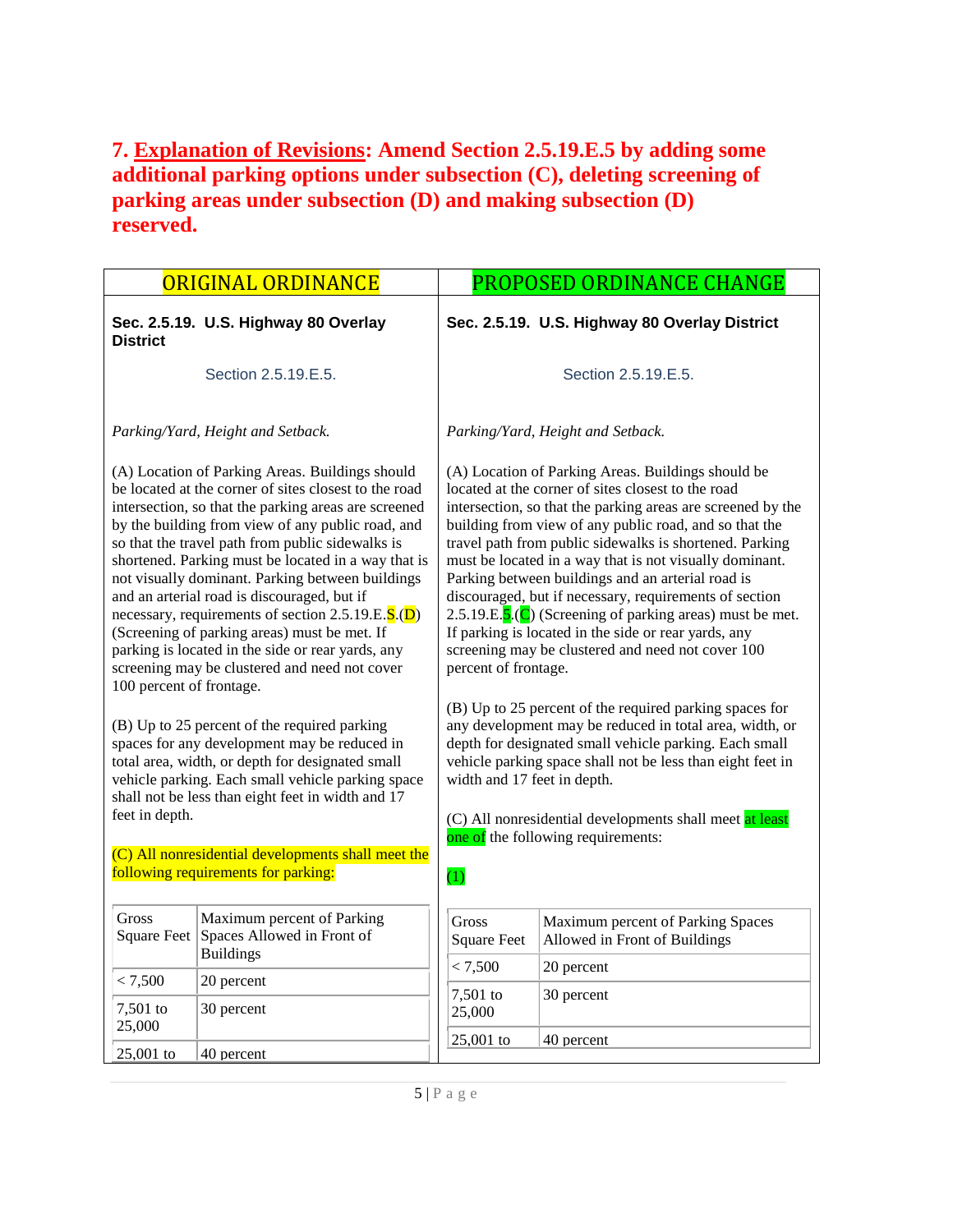| 50,000                |                                                                                                                                                                                                                                                                                                                                                                                                                           | 50,000                        |                                                                                                                                                                                                                                                                                                                                                                                                                                                                                                                                                                                                                                                                                                                                                                                                                                                                                                                                                |
|-----------------------|---------------------------------------------------------------------------------------------------------------------------------------------------------------------------------------------------------------------------------------------------------------------------------------------------------------------------------------------------------------------------------------------------------------------------|-------------------------------|------------------------------------------------------------------------------------------------------------------------------------------------------------------------------------------------------------------------------------------------------------------------------------------------------------------------------------------------------------------------------------------------------------------------------------------------------------------------------------------------------------------------------------------------------------------------------------------------------------------------------------------------------------------------------------------------------------------------------------------------------------------------------------------------------------------------------------------------------------------------------------------------------------------------------------------------|
| 50,000 >              | 50 percent                                                                                                                                                                                                                                                                                                                                                                                                                | 50,000 >                      | 50 percent                                                                                                                                                                                                                                                                                                                                                                                                                                                                                                                                                                                                                                                                                                                                                                                                                                                                                                                                     |
| purposes of the yard. | (D) Screening of Parking Areas. When parking<br>areas are provided in a front yard (in between a<br>public road right-of-way and a principle building),<br>a minimum two and one-half foot high evergreen<br>hedge or a landscaped earthen berm shall be<br>installed to obscure visibility of the parking lot<br>from the corridor. Screening may be located in the<br>planting yard if it does not impede other uses or | of the yard.<br>(D) Reserved. | (2) When parking areas are provided in a front yard (in<br>between a public road right-of-way and a principal<br>building), a minimum 18-inch evergreen hedge shall be<br>installed to obscure visibility of the parking lot from the<br>corridor. This evergreen hedge must reach a minimum<br>height of 2.5 feet within 2 years of planting. Screening<br>may be located in the planting yard if it does not impede<br>other uses or purposes of the yard.<br>(3) When parking areas are provided in a front yard (in<br>between a public road right-of-way and a principle<br>building), a combination of landscaped earthen berm and<br>evergreen hedge with a minimum height of 18 inches<br>shall be used. The total height of landscaped earthen berm<br>and hedge combination shall reach a minimum height of<br>2.5 feet at planting. Screening shall be located in the<br>planting yard if it does not impede other uses or purposes |

### **8. Explanation of Revisions: Amend Section 10.2.5.C by correcting various typos pertaining with #3 to #4**

| <b>ORIGINAL ORDINANCE</b>                                                                                                                                                                                                                                                                                                                                                              | PROPOSED ORDINANCE CHANGE                                                                                                                                                                                                                                                                                                                                                               |  |  |  |  |  |
|----------------------------------------------------------------------------------------------------------------------------------------------------------------------------------------------------------------------------------------------------------------------------------------------------------------------------------------------------------------------------------------|-----------------------------------------------------------------------------------------------------------------------------------------------------------------------------------------------------------------------------------------------------------------------------------------------------------------------------------------------------------------------------------------|--|--|--|--|--|
| Sec. 10.2.5. Process for Zoning Changes                                                                                                                                                                                                                                                                                                                                                | Sec. 10.2.5. Process for Zoning Changes                                                                                                                                                                                                                                                                                                                                                 |  |  |  |  |  |
| Section 10.2.5.C Planning Department Review                                                                                                                                                                                                                                                                                                                                            | Section 10.2.5.C Planning Department Review                                                                                                                                                                                                                                                                                                                                             |  |  |  |  |  |
| 1. Report for Zoning Change Approval. A Planning<br>Department staff report with a recommendation of<br>approval or conditional approval for a zoning change<br>shall be delivered to the Clerk of Council's Office. At<br>such time, Planning Department will advertise the<br>date, time, and place for the public hearing in<br>accordance with Section 10.2.5.C. $\mathbf{3}(A)$ . | 1. Report for Zoning Change Approval. A Planning<br>Department staff report with a recommendation of<br>approval or conditional approval for a zoning change<br>shall be delivered to the Clerk of Council's Office. At<br>such time, Planning Department will advertise the date,<br>time, and place for the public hearing in accordance with<br>Section 10.2.5.C. $\frac{4}{A(A)}$ . |  |  |  |  |  |
| 2. Report for Zoning Change Denial. A Planning<br>Department staff report with a recommendation of<br>denial for a zoning change shall be delivered to the                                                                                                                                                                                                                             | 2. Report for Zoning Change Denial. A Planning<br>Department staff report with a recommendation of<br>denial for a zoning change shall be delivered to the                                                                                                                                                                                                                              |  |  |  |  |  |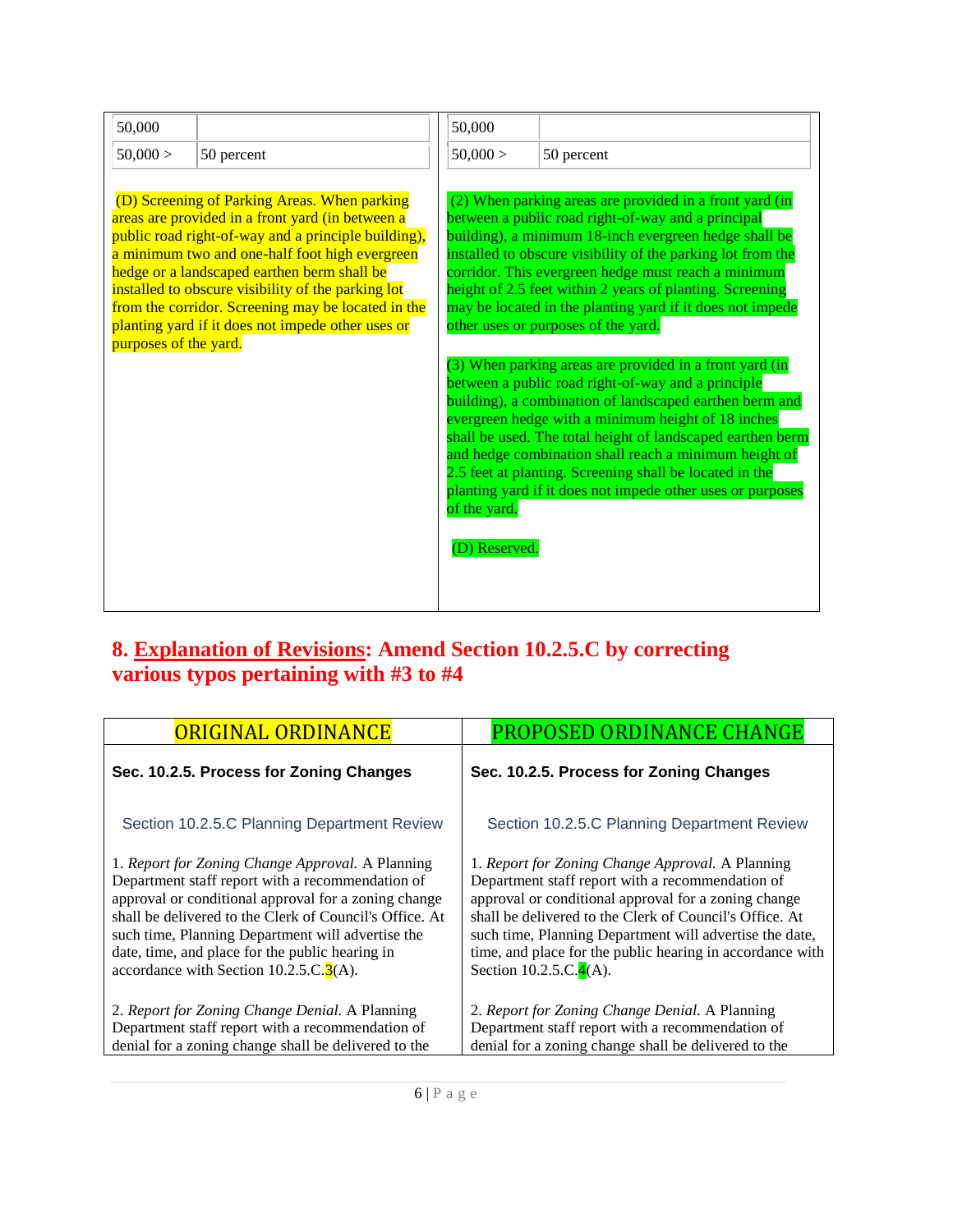| Clerk of Council's Office. The applicant for the<br>change shall appeal the recommendation to the City<br>Council.                                                                                     | Clerk of Council's Office. The applicant for the change<br>shall appeal the recommendation to the City Council.                                                                                                                                                                           |
|--------------------------------------------------------------------------------------------------------------------------------------------------------------------------------------------------------|-------------------------------------------------------------------------------------------------------------------------------------------------------------------------------------------------------------------------------------------------------------------------------------------|
| 3. Notification for Affected Councilors. The Planning                                                                                                                                                  | 3. Notification for Affected Councilors. The Planning                                                                                                                                                                                                                                     |
| Department shall notify a City Councilor of a                                                                                                                                                          | Department shall notify a City Councilor of a proposed                                                                                                                                                                                                                                    |
| proposed rezoning case in his/her council district. Said                                                                                                                                               | rezoning case in his/her council district. Said                                                                                                                                                                                                                                           |
| notification shall take place upon submittal of the staff                                                                                                                                              | notification shall take place upon submittal of the staff                                                                                                                                                                                                                                 |
| report(s) to the Clerk of Council. At-large Councilors                                                                                                                                                 | report(s) to the Clerk of Council. At-large Councilors                                                                                                                                                                                                                                    |
| shall be notified of all proposed rezoning cases upon                                                                                                                                                  | shall be notified of all proposed rezoning cases upon                                                                                                                                                                                                                                     |
| submittal of the staff report(s) to the Clerk of Council.                                                                                                                                              | submittal of the staff report(s) to the Clerk of Council.                                                                                                                                                                                                                                 |
| (A) Time Period for Appeal. An appeal shall be made                                                                                                                                                    | (A) Time Period for Appeal. An appeal shall be made                                                                                                                                                                                                                                       |
| within two weeks after the Clerk of Council receives                                                                                                                                                   | within two weeks after the Clerk of Council receives the                                                                                                                                                                                                                                  |
| the recommendation of the Planning Department.                                                                                                                                                         | recommendation of the Planning Department.                                                                                                                                                                                                                                                |
| (B) <i>Effect of Appeal</i> . If the applicant appeals, the                                                                                                                                            | (B) Effect of Appeal. If the applicant appeals, the Clerk                                                                                                                                                                                                                                 |
| Clerk of Council will notify the Planning Department.                                                                                                                                                  | of Council will notify the Planning Department. At such                                                                                                                                                                                                                                   |
| At such time, Planning Department will advertise the                                                                                                                                                   | time, Planning Department will advertise the date, time,                                                                                                                                                                                                                                  |
| date, time, and place for the public hearing in                                                                                                                                                        | and place for the public hearing in accordance with                                                                                                                                                                                                                                       |
| accordance with Section 10.2.5.C. $\overline{3}(A)$ . If no appeal is                                                                                                                                  | Section 10.2.5.C.4(A). If no appeal is made, the Council                                                                                                                                                                                                                                  |
| made, the Council shall consider the petition                                                                                                                                                          | shall consider the petition withdrawn by the applicant.                                                                                                                                                                                                                                   |
| withdrawn by the applicant.                                                                                                                                                                            | 4. Public Notice - Prior to Council public hearing.                                                                                                                                                                                                                                       |
| <b>3.</b> Public Notice - Prior to Council public hearing.                                                                                                                                             | (A) Notification to the General Public.                                                                                                                                                                                                                                                   |
| (A) Notification to the General Public.                                                                                                                                                                | (1) Newspaper Advertisement.                                                                                                                                                                                                                                                              |
| (1) Newspaper Advertisement.<br>(a) At least 15 days but not more than 45 days prior to<br>the public hearing, notice shall be published in a<br>newspaper of general circulation within the city. The | (a) At least 15 days but not more than 45 days prior to<br>the public hearing, notice shall be published in a<br>newspaper of general circulation within the city. The<br>Planning Department shall prepare such notice, which<br>shall state the time, place and purpose of the hearing. |
| Planning Department shall prepare such notice, which                                                                                                                                                   | (b) The published notice shall include the location of the                                                                                                                                                                                                                                |
| shall state the time, place and purpose of the hearing.                                                                                                                                                | property, the present zoning classification of the                                                                                                                                                                                                                                        |
| (b) The published notice shall include the location of                                                                                                                                                 | property, and the proposed zoning classification of the                                                                                                                                                                                                                                   |
| the property, the present zoning classification of the                                                                                                                                                 | property or the special exception use requested.                                                                                                                                                                                                                                          |
| property, and the proposed zoning classification of the                                                                                                                                                | (2) Mail Notice to Surrounding Property Owners. If the                                                                                                                                                                                                                                    |
| property or the special exception use requested.                                                                                                                                                       | proposed zoning change was initiated by a party other                                                                                                                                                                                                                                     |
| (2) Mail Notice to Surrounding Property Owners. If                                                                                                                                                     | than the City Council, the Planning Department or the                                                                                                                                                                                                                                     |
| the proposed zoning change was initiated by a party                                                                                                                                                    | Planning Advisory Commission, mail notice shall also                                                                                                                                                                                                                                      |
| other than the City Council, the Planning Department                                                                                                                                                   | be given to surrounding property owners as indicated                                                                                                                                                                                                                                      |
| or the Planning Advisory Commission, mail notice                                                                                                                                                       | below.                                                                                                                                                                                                                                                                                    |
| shall also be given to surrounding property owners as                                                                                                                                                  | (a) At least seven days prior to the City Council                                                                                                                                                                                                                                         |
| indicated below.                                                                                                                                                                                       | meeting, the Planning Department shall mail a notice to                                                                                                                                                                                                                                   |
| (a) At least seven days prior to the City Council                                                                                                                                                      | all persons owning property located within 300 feet of                                                                                                                                                                                                                                    |
| meeting, the Planning Department shall mail a notice                                                                                                                                                   | the proposed property that is the subject matter of the                                                                                                                                                                                                                                   |
| to all persons owning property located within 300 feet                                                                                                                                                 | zoning change. However, at the discretion of the                                                                                                                                                                                                                                          |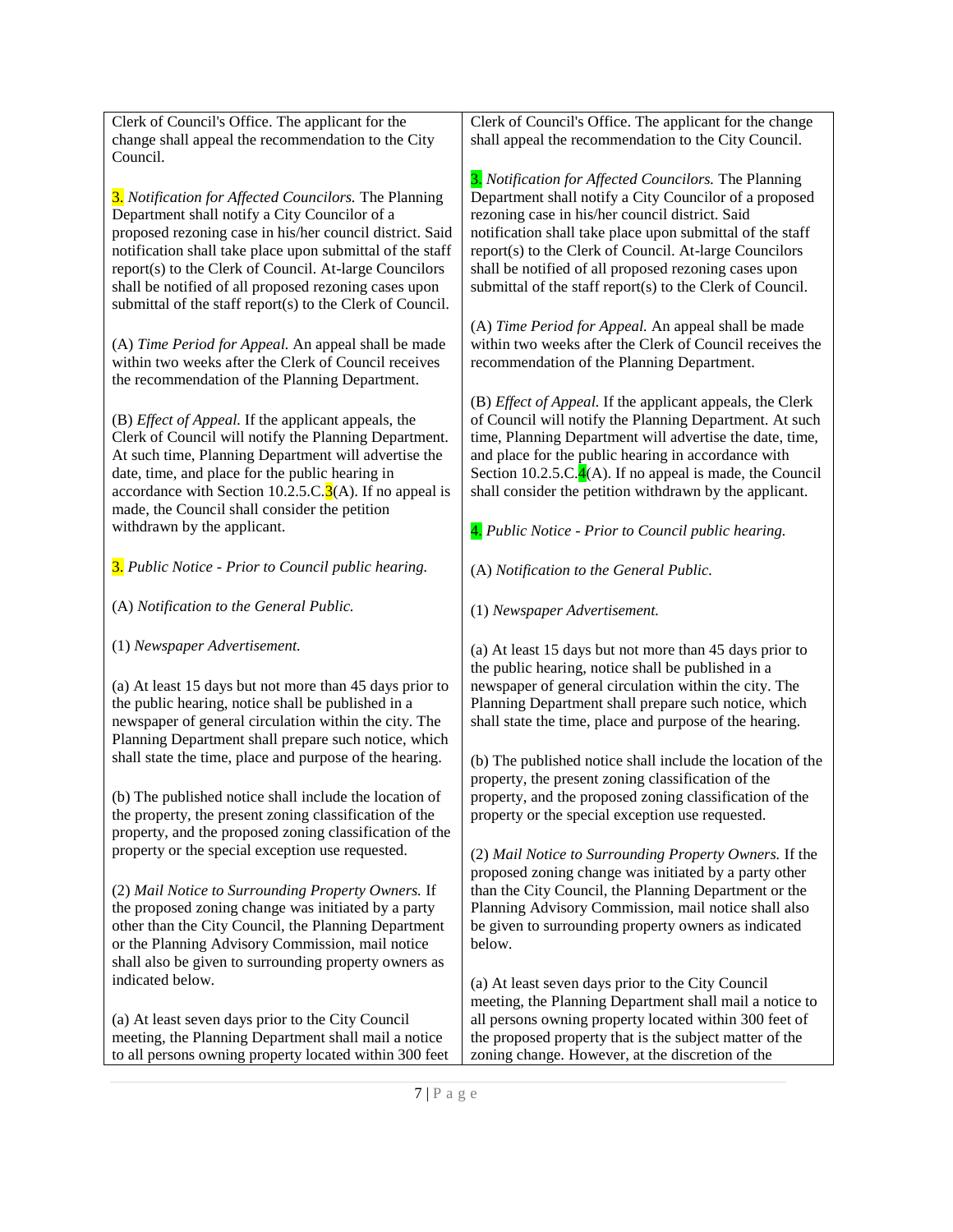| of the proposed property that is the subject matter of | Planning Director, notice shall be mailed to property     |
|--------------------------------------------------------|-----------------------------------------------------------|
| the zoning change. However, at the discretion of the   | owners beyond the 300 feet notification requirement. If   |
| Planning Director, notice shall be mailed to property  | the applicant is also the owner of the property adjacent  |
| owners beyond the 300 feet notification requirement.   | to the proposed property to be rezoned, notice shall be   |
| If the applicant is also the owner of the property     | mailed to property owners within 300 feet beyond the      |
| adjacent to the proposed property to be rezoned,       | applicant-owned adjacent property, or farther if the      |
| notice shall be mailed to property owners within 300   | Planning Director deems appropriate. The written notice   |
| feet beyond the applicant-owned adjacent property, or  | shall be mailed to the property owners as such names      |
| farther if the Planning Director deems appropriate.    | and addresses appear on the County's ad valorem tax       |
| The written notice shall be mailed to the property     | records.                                                  |
| owners as such names and addresses appear on the       |                                                           |
| County's ad valorem tax records.                       | (b) The notice shall state the time, place and purpose of |
|                                                        | the City Council meeting.                                 |
| (b) The notice shall state the time, place and purpose |                                                           |
| of the City Council meeting.                           |                                                           |
|                                                        |                                                           |
|                                                        |                                                           |
|                                                        |                                                           |

### **Tables**

### **9. Explanation of Revisions: Amend Table 2.3.1. by deleting the minimum lot size requirement in parenthesis for NC and the number 2 under notes for NC and CO.**

| Zoning District               | <b>Property Development Regulations</b>                                                             |                     |                                         |                 |                  |            |              |                |                  |                |
|-------------------------------|-----------------------------------------------------------------------------------------------------|---------------------|-----------------------------------------|-----------------|------------------|------------|--------------|----------------|------------------|----------------|
|                               | Min.<br>Max.<br>Max. Lot<br>Max.<br>Min. Lot<br>Size<br>Bldg<br>$_{\rm Lot}$<br>Density<br>Coverage |                     | Minimum Required<br>Yard/Setback (Feet) |                 |                  |            | <b>Notes</b> |                |                  |                |
|                               | (Square)<br>Feet)                                                                                   | (Units per<br>Acre) |                                         | Width<br>(Feet) | Height<br>(Feet) | Front Side |              | Side<br>Corner | Rear             |                |
| <b>UPT</b>                    |                                                                                                     |                     |                                         |                 |                  |            |              |                |                  |                |
| Multifamily<br>and Condo      | 4,000                                                                                               | None                | 100%                                    | 40              | 150              | 25         | 12           | 25             | 40               |                |
| Nonresidential<br><b>Uses</b> | 4,000                                                                                               | None                | 100%                                    | 40              | 150              | 25         | $0/15^3$     | $\overline{0}$ | $\mathbf{0}$     |                |
| Mixed Uses                    | 4,000                                                                                               | None                | 100%                                    | 40              | 150              | $\Omega$   | $0/15^3$ 0   |                | $\boldsymbol{0}$ | $\overline{c}$ |
| <b>CRD</b>                    | See Requirements For UPT Zoning District                                                            |                     |                                         |                 |                  |            |              |                |                  |                |
| NC                            | 4,000<br>1,000                                                                                      | None                | 100%                                    | 40              | 50               | 20         | $0/15^3$     | 20             | $0/15^3$         |                |

Table 2.3.1

Consolidated Property Development Regulations: Commercial Zoning Districts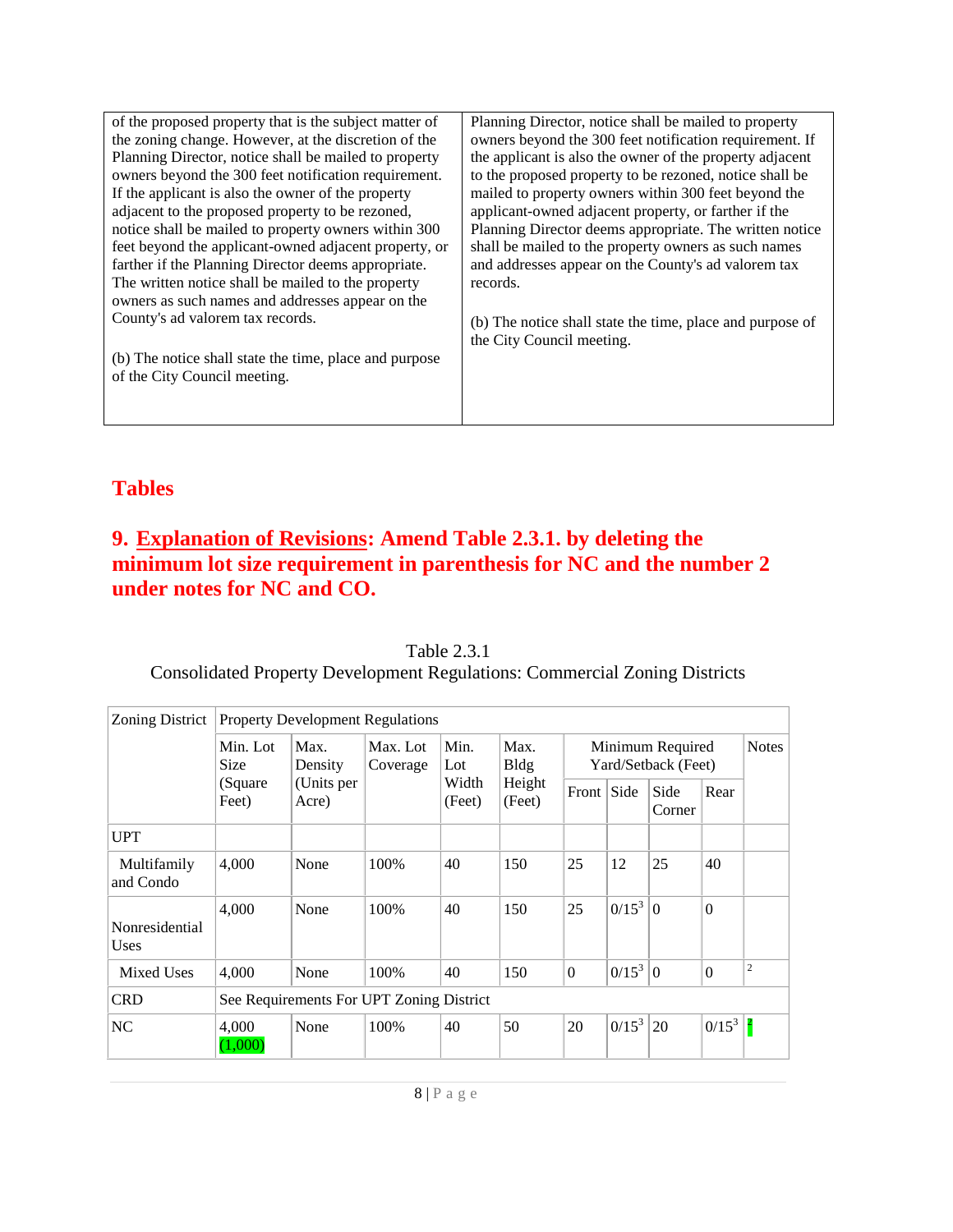| <b>RO</b>                     |                     |      |       |     |     |          |          |                |          |                                |
|-------------------------------|---------------------|------|-------|-----|-----|----------|----------|----------------|----------|--------------------------------|
| Townhouse                     | 1,800<br>(1,800)    | 18   | 50%   | 20  | 35  | 20       | 8        | 20             | 30       |                                |
| Multifamily<br>and Condo      | 10,000<br>(1,000)   | 43   | 100%  | 75  | 150 | 25       | 12       | 25             | 40       |                                |
| Nonresidential<br><b>Uses</b> | 10,000              | 43   | 100\% | 75  | 150 | 25       | 12       | 25             | 40       |                                |
| Mixed Uses                    | 10,000<br>(1,000)   | 43   | 100%  | 75  | 150 | 25       | 12       | 25             | 40       | $\overline{c}$                 |
| CO                            | 3 acres<br>(21,780) | None | 50%   | 110 | 125 | $\Omega$ | $0/15^3$ | $\overline{0}$ | $0/15^3$ | $\left  \frac{2,4}{4} \right $ |
| GC                            | 4,000               | None | 100%  | 40  | 70  | 20       | $0/15^3$ | 20             | $0/15^3$ |                                |
| <b>SAC</b>                    | 130,680             | None | 80%   | 300 | 120 | 40       | 20       | 20             | 20       |                                |

Notes.

<sup>1</sup> Number of square feet in parenthesis is the minimum lot area per individual dwelling unit.

<sup>2</sup> Residential uses are to be located above the ground floor.

 $3$  15 feet when abutting a residential zoning district.

4 See Section 2.3.6 for minimum lot size within property zoned CO.

### **10. Explanation of Revisions: Amend Table 2.1.5. dealing with minimum setbacks for detached accessory nonresidential structures by deleting it entirely and replace it with the following:**

### Table 2.1.5. Minimum Setbacks for Detached Accessory Nonresidential Structures (2)

| <b>Dimensions</b>           | Standard                                     |  |  |  |  |  |  |  |
|-----------------------------|----------------------------------------------|--|--|--|--|--|--|--|
| Maximum Height (feet)       | Per current building $code(1)$               |  |  |  |  |  |  |  |
| Maximum Lot Coverage        | Included in coverage for principal structure |  |  |  |  |  |  |  |
|                             | Minimum Setbacks (feet)                      |  |  |  |  |  |  |  |
| Front                       | Same as principal structure                  |  |  |  |  |  |  |  |
| Side                        | Same as principal structure                  |  |  |  |  |  |  |  |
| Side Corner                 | Same as principal structure                  |  |  |  |  |  |  |  |
| Rear                        | Same as principal structure                  |  |  |  |  |  |  |  |
| Minimum Building Separation | Per current building code                    |  |  |  |  |  |  |  |
| Note.                       |                                              |  |  |  |  |  |  |  |

() No more than principal structure.

(2) Signs, lighting standards, billboards, public utility substations, service station canopies, satellite receivers and any other structure not specifically addressed must comply with the requirements of this ordinance and the authority having jurisdiction